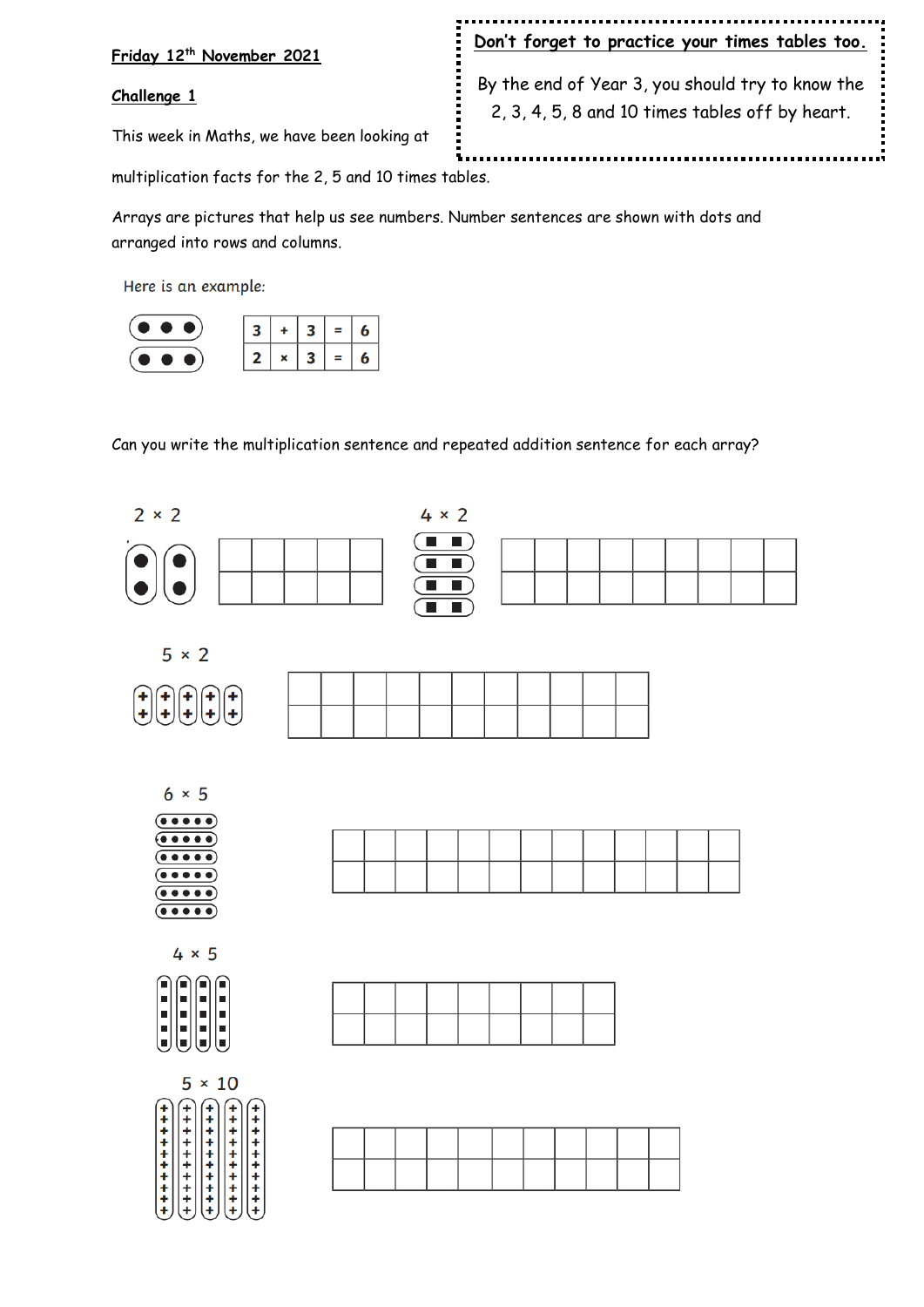**Read the text below and answer the questions using full sentences.**

# **Amba's Birthday Surprise**

10 Amba woke up a long time before the sun came 16 through her bedroom window that morning. 24 Today was her seventh birthday! She leapt out 33 of bed quickly and ran downstairs to the living 43 room. She could see pink balloons and a pile of 50 presents wrapped in paper. Mum came carefully 58 into the room holding a big, brown box.

67 "Why don't you open this one first?" she asked 70 with a smile.

80 Amba peered at the box. It had little holes cut

91 out of the top. She lifted the lid off slowly and

102 gave a gasp. Lying on a soft, cosy blanket was a

111 tiny, grey kitten. This was the best birthday ever!



# **Quick Questions:**

Answer each question in **full sentences** in in your Home Learning book.

- 1. How old is Amba?
- 2. Find and copy a word which shows that Amba was surprised when she saw the kitten?
- 3. Why were there holes in the big, brown box?
- 4. What do you think Amba did next?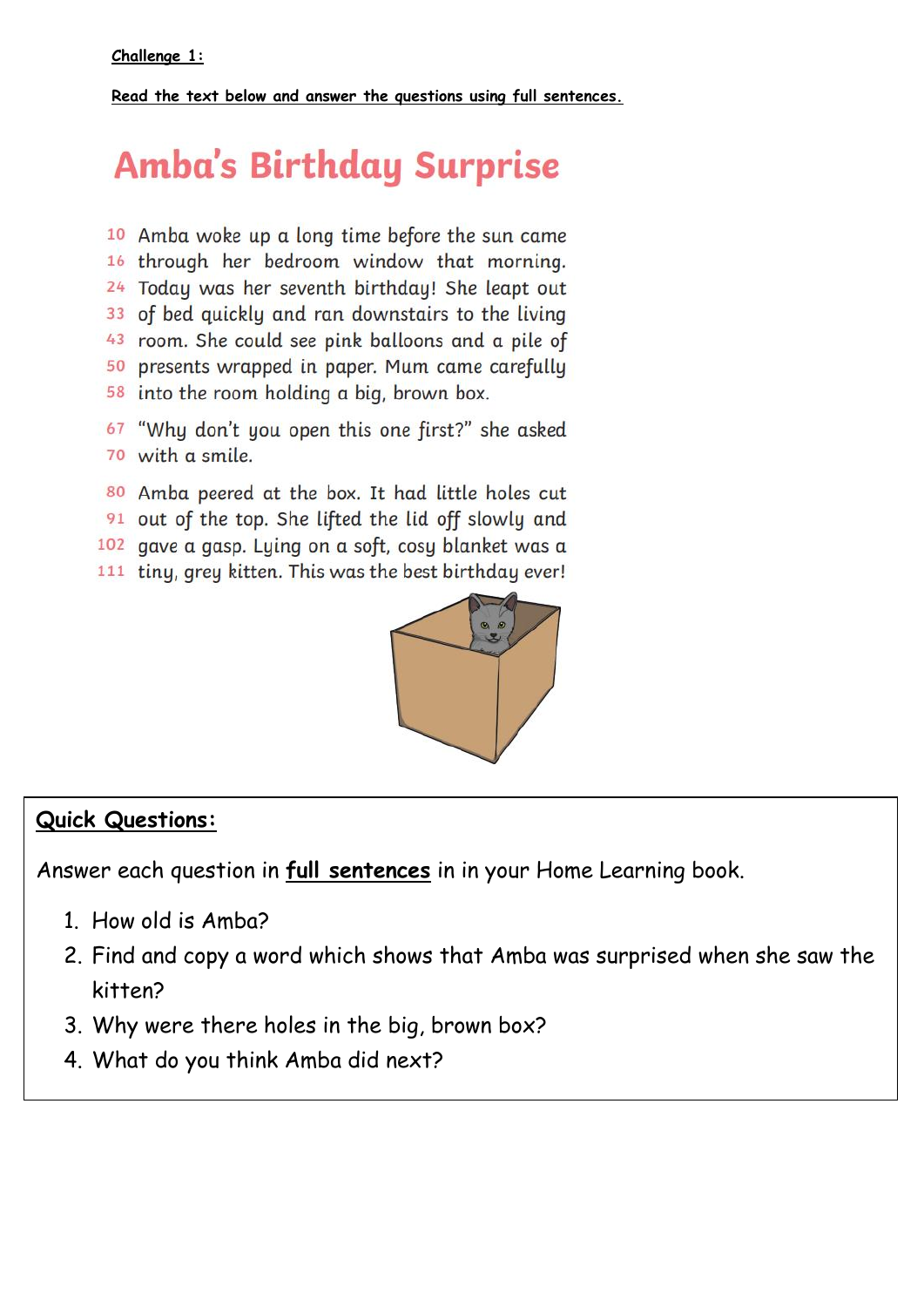| Friday 12 <sup>th</sup> November 2021      | : Don't forget to practice your times tables too. :                                                                     |  |
|--------------------------------------------|-------------------------------------------------------------------------------------------------------------------------|--|
| Challenge 2 Home Learning                  | : By the end of Year 3, you should try to know the :<br>$\frac{1}{2}$ , 2, 3, 4, 5, 8 and 10 times tables off by heart. |  |
| This week in Maths we have been looking at |                                                                                                                         |  |

multiplication and division facts for the 2, 5, 10 and 3 times tables.

Can you complete the multiplication wheel below for the 3 times table? You need to multiply the outer number by the centre number (3) so I multiplied 3x2=6.



Can you answer the multiplication and division facts for the 3 times tables?

Remember when we divide, we are sharing. We are asking e.g. how many 3's are in 6 or 21? Use your multiplication facts to help you.

| $6 ÷ 3 =$     | $30 \div 3 =$   | $60 \div 3 =$  | $4 \times 3 =$ | $24 \div 3 =$ |
|---------------|-----------------|----------------|----------------|---------------|
| $12 \div 3 =$ | $3 \times 3 =$  | $21 ÷ 3 =$     | $45 \div 3 =$  | $99 ÷ 3 =$    |
| $27 ÷ 3 =$    | $36 ÷ 3 =$      | $6 \times 3 =$ | $7 \times 3 =$ | $3 ÷ 3 =$     |
| $42 \div 3 =$ | $69 \div 3 =$   | $15 \div 3 =$  | $1 \times 3 =$ | $66 \div 3 =$ |
| $8 × 3 =$     | $11 \times 3 =$ | $9 \times 3 =$ | $45 \div 3 =$  | $9 ÷ 3 =$     |
|               |                 |                |                |               |